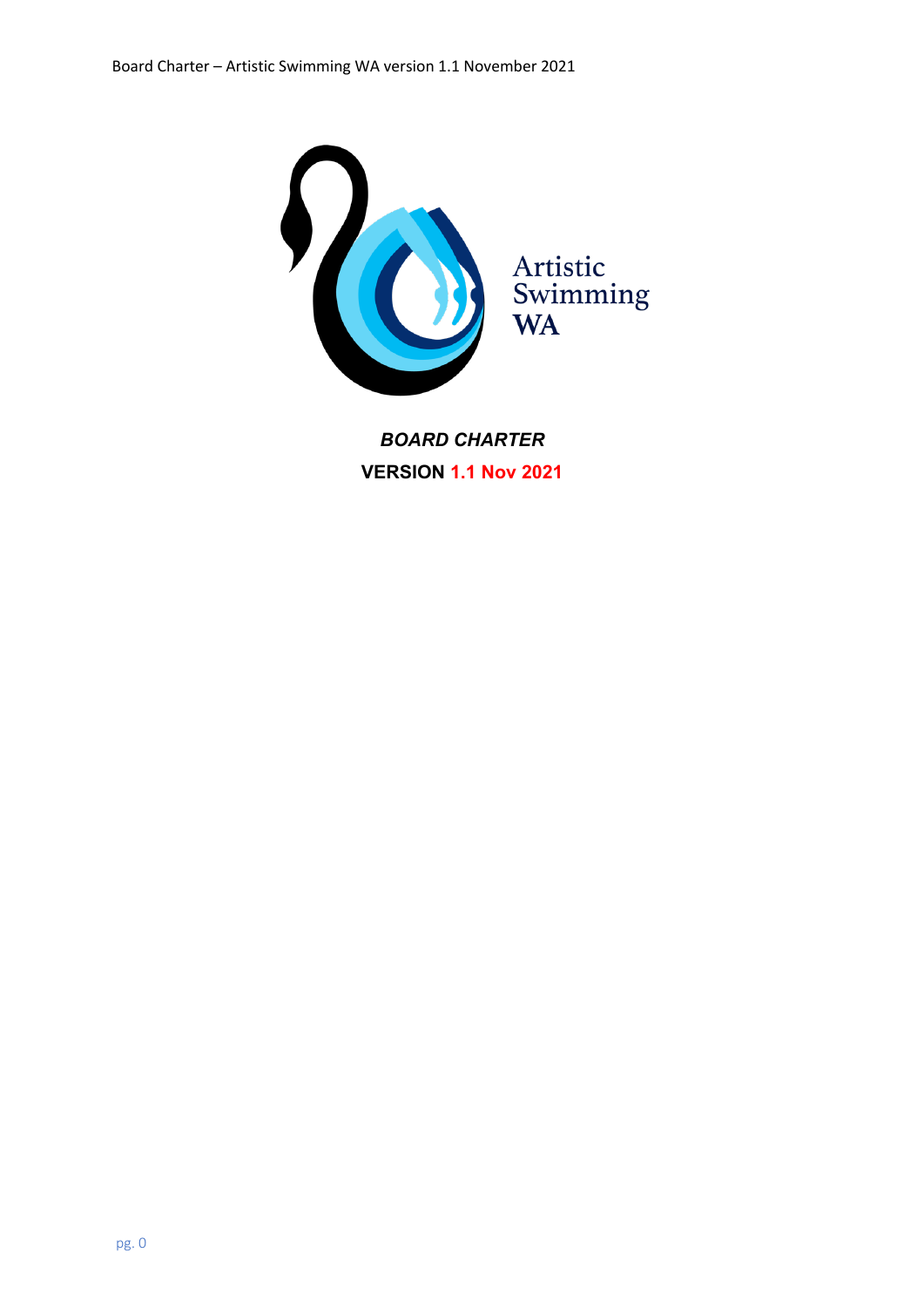# Table of Contents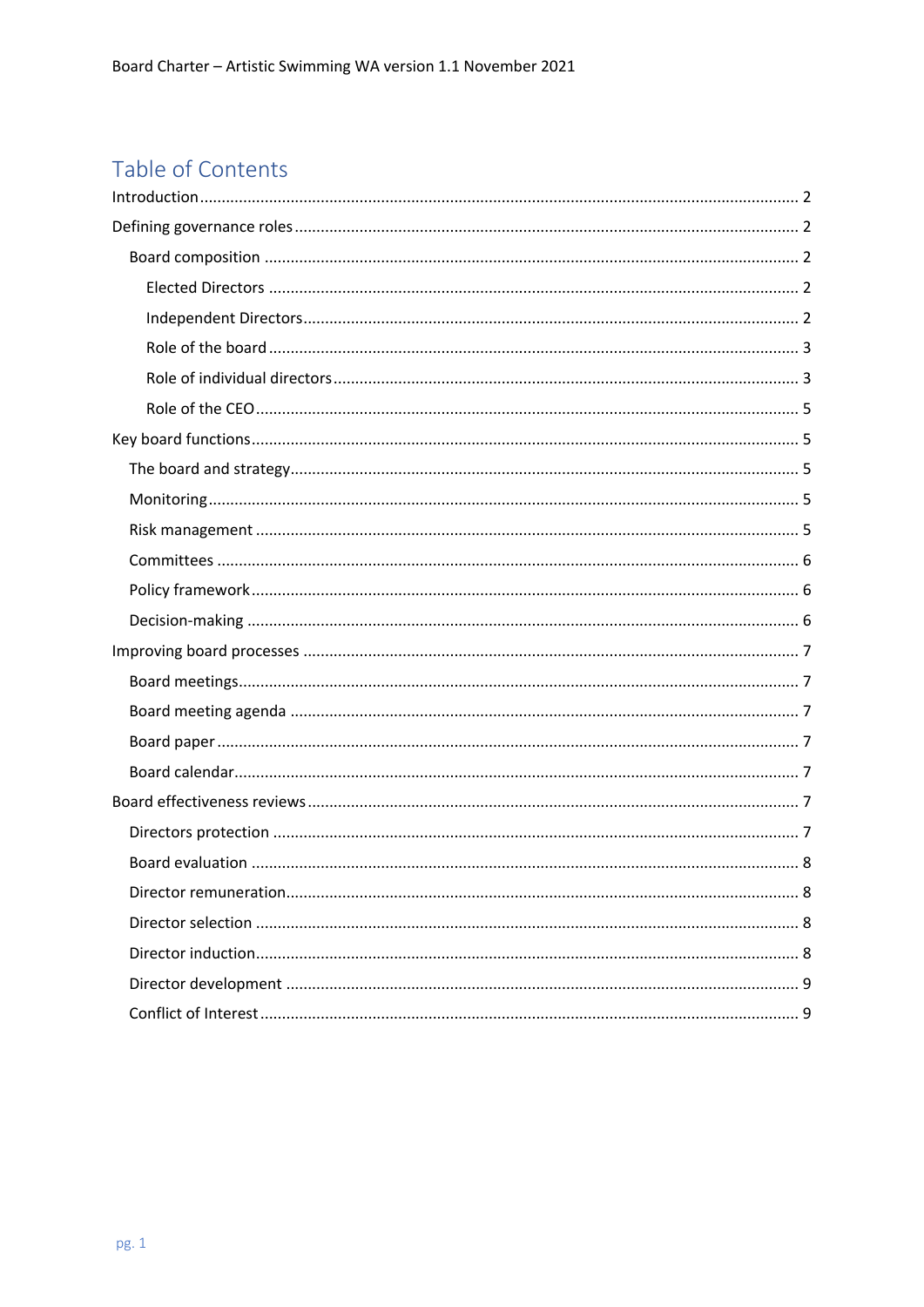# Introduction

Artistic Swimming WA is the governing body for Artistic Swimming in Western Australia and is governed by the Incorporated Associations Act 2015 (WA) and the Constitution.

This Board Charter document sets out guidance to roles, responsibilities, and authorities of the Artistic Swimming Western Australia (ASWA) board of directors, as a collective, as well as individually and frames the management and control of the organisation's direction and governance. The Board will govern ASWA within this governance framework and carry out their duties in a lawful and professional manner, and with the utmost integrity and objectivity.

This Charter is subservient to the Constitution, and it should not conflict in any way. If such a conflict occurs, the Constitution shall prevail. The Charter is a living document, which will be regularly reviewed and updated to reflect changes in the environment within which ASWA operates.

Any reference to gender in this Charter should be interpreted as applicable to both males and females.

# Defining governance roles

#### Board composition

The composition of the board is governed by the organisation's constitution and is currently comprised of Four (4) Elected Directors, with a minimum of two (2) independent directors and no more than three (see section 21 of the Constitution).

#### Elected Directors

Section 22 of the Constitution provides the criteria for the election, selection, appointment, and duration (including the maximum length of consecutive terms) of the Elected Directors.

- Elected Directors are to be called from the membership
- Must be over 18 years old
- Voting is by secret ballot, unless the number of nominations is equal to the vacancies
- Term length of three years (3)
- A maximum of nine (9) years consecutively
- Elected Director terms to be offset by at least one year over three years
- May not be an employee of ASWA (Section 24.1.g)

#### Independent Directors

Section 23 of the Constitution provides direction on the appointment of independent directors, in summary the rules are:

- Term length of two years (2)
- A maximum of four (4) years consecutively and at least 12-month gap prior to reappointment
- appointed independent Director terms to start according to odd and even numbered years (one (1) director in each odd number year, two in even numbered years)
- Appointment may be skills based, such as, commerce, finance, marketing, law, or business generally, or which may complement the board composition
- May not be an employee of ASWA (Section 26.1 & 24.1.g)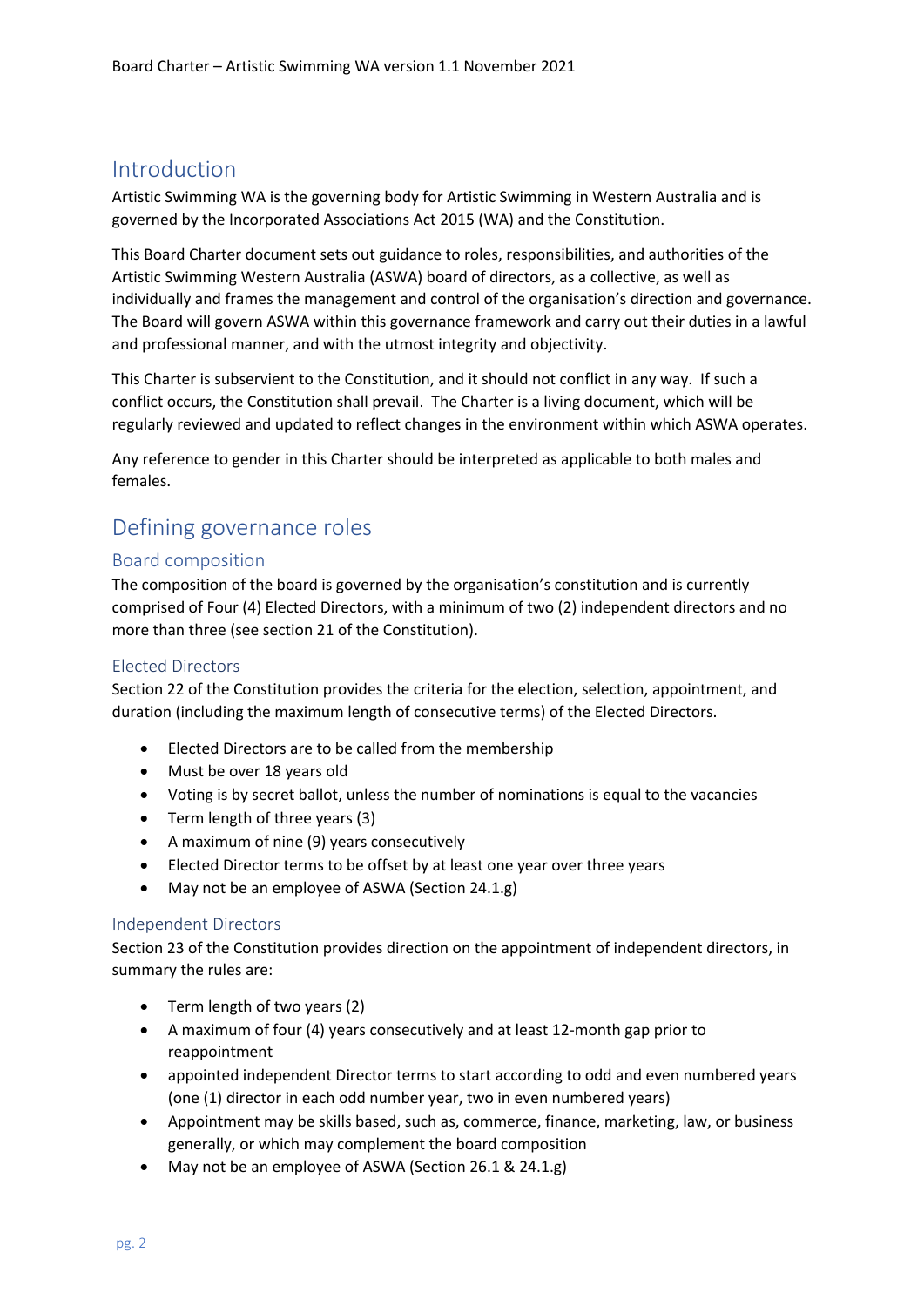The Bylaws specify that an Independent Director:

- Is entitled to one vote
- Appointed post the AGM for that year

#### Role of the board

#### Role of individual directors

The Bylaws specify one role and two portfolios for elected directors, these being, Chairperson, and the portfolios of Financial and Secretarial. The Constitution provides instruction for the role Chairperson (21.2). None of the governance instruments specify qualifications for any of the Elected Director roles.

All roles and portfolios are to be allocated at the first Board meeting post each AGM (ByLaw 3.1.1; 3.2.1 and 3.3.1)

#### *Financial Portfolio*

The Financial portfolio provides management and governance for financial matters of ASWA. The person allocated the Financial portfolio, at the first Board meeting post the AGM will be the Treasurer (ByLaws 3.2.2).

The Treasurer shall:

- 1. Be responsible for the receipt of all moneys paid to or received by, on behalf of, the Association and must provide receipts for those moneys in the name of ASWA if requested
	- a. Negotiable instruments require authorisation/signed by any two members of the board as authorised
- 2. Pay all moneys into such account or accounts of ASWA as the Board may from time to time direct
- 3. Prepare and monitor against annual financial budgets
- 4. Ensure any payments to be made by the Association have been authorised by the two (2) voting members of the Board or at a General meeting and are made on time and recorded appropriately
- 5. Submit to the Board a report, Balance Sheet, Budget vs Actual year-to-date report, a Profit and Loss Statement for the previous month and year-to-date and any other report the Board may require to enable sound financial decisions
- 6. Highlight to the Board all overdue invoices owed at every Board Meeting.
- 7. Provide any assistance required by an Auditor or reviewer conducting an audit or review of ASWA's financial statements
- 8. Comply on behalf of the Act with respect to the accounting records of the Association
- 9. Have custody of all securities, books and documents of a financial nature and accounting records for previous 7 years (as specified in Constitution 30.2)

#### *Role of the Chairperson*

The role of the chair is specified in the constitution and is to be elected by the board and is to be one of the four (4) Elected Directors, for the term of three (3) years (Section 21.2). The Constitution provides the following accountabilities, responsibilities, and administers the following functions and responsibilities:

- Preside at every General Meeting (Section 17.2), unless unable, unwilling, or not present.
- Calling of Poll (Section 17.4)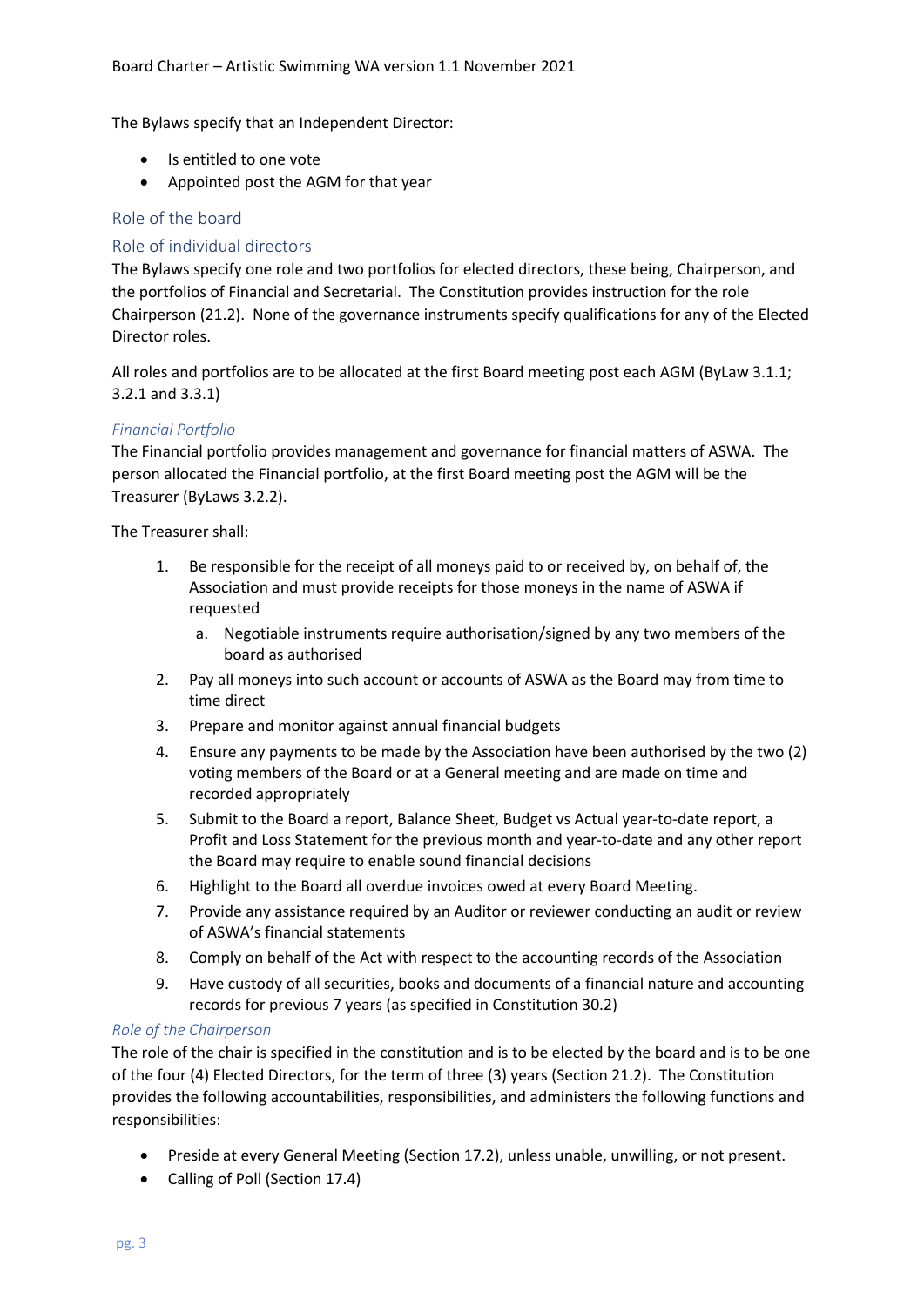- Declare the results of a resolution (Section 17.5)
- Adjourn a General Meeting (Section 17.3.a)
- Decide the mode of a postal ballot, either post or electronic mail (Section 19.2.2.b)

The existing By-laws specify the following for the role of Chairperson in section 3.1:

- 3.1.1 The Chairperson is to be elected by the Board at the first Board Meeting held post the Annual General Meeting when the previous Chairperson's role has expired.
- 3.1.2 The Chairperson shall:
	- 1. Preside at every meeting of the Board.
	- 2. Be the senior spokesperson on behalf of ASWA representing it to further the objectives of the Association.
	- 3. Ensure the Board functions properly.
	- 4. Ensure ASWA is managed effectively by ensuring that appropriate policies and procedures are in place.
	- 5. Provide support and supervision to Paid Employees.
	- 6. In conjunction with other Board members, monitor, review, revise and implement the current Strategic plan with attention to new and emerging issues.
	- 7. Conduct and control Meetings to ensure members do not interrupt each other, conversations are focussed and votes are conducted appropriately.
	- 8. Liaise with Member Associations to ensure a commitment from Clubs to a State and National direction.
	- 9. Other activities as may be deemed necessary from time to time.

Other roles, duties, and responsibilities identified in the By-laws include:

- Appointment of an Auditor within three (3) months of the financial year (9.3.1)
- Convene a meeting of the board (11.1.1), General Meetings (11.2.1),
- Ensure minutes are taken of both General and Board meetings, these minutes are checked, signed (as corrected) (11.5.2)
- Receive written resignations of Directors (pending acceptance by the Board) (5.1.1.2)

The Chairperson may not:

• Fulfil the role of Company Secretary (ByLaws 3.3.1)

#### *Secretarial Portfolio*

The role of Secretarial Portfolio is to ensure and manage the governance and transparency of the Board as the Board's governance specialist.

#### Role of the Company Secretary

The Bylaws currently specify that an Elected Director is to be assigned (allocated) the Secretarial portfolio at the first board meeting (after the AGM). The bylaws specify that this role may not be filled by the Chair). The Constitution allows for the appointment of an Executive Officer (27.1.1) and this role does not have voting rights. If the Board chooses not to appoint an Executive Officer, then a board member shall be appointed.

Section 27.2 of the Constitution instructs the Executive Officer to act as Secretary of ASWA

The Secretary will manage and arrange: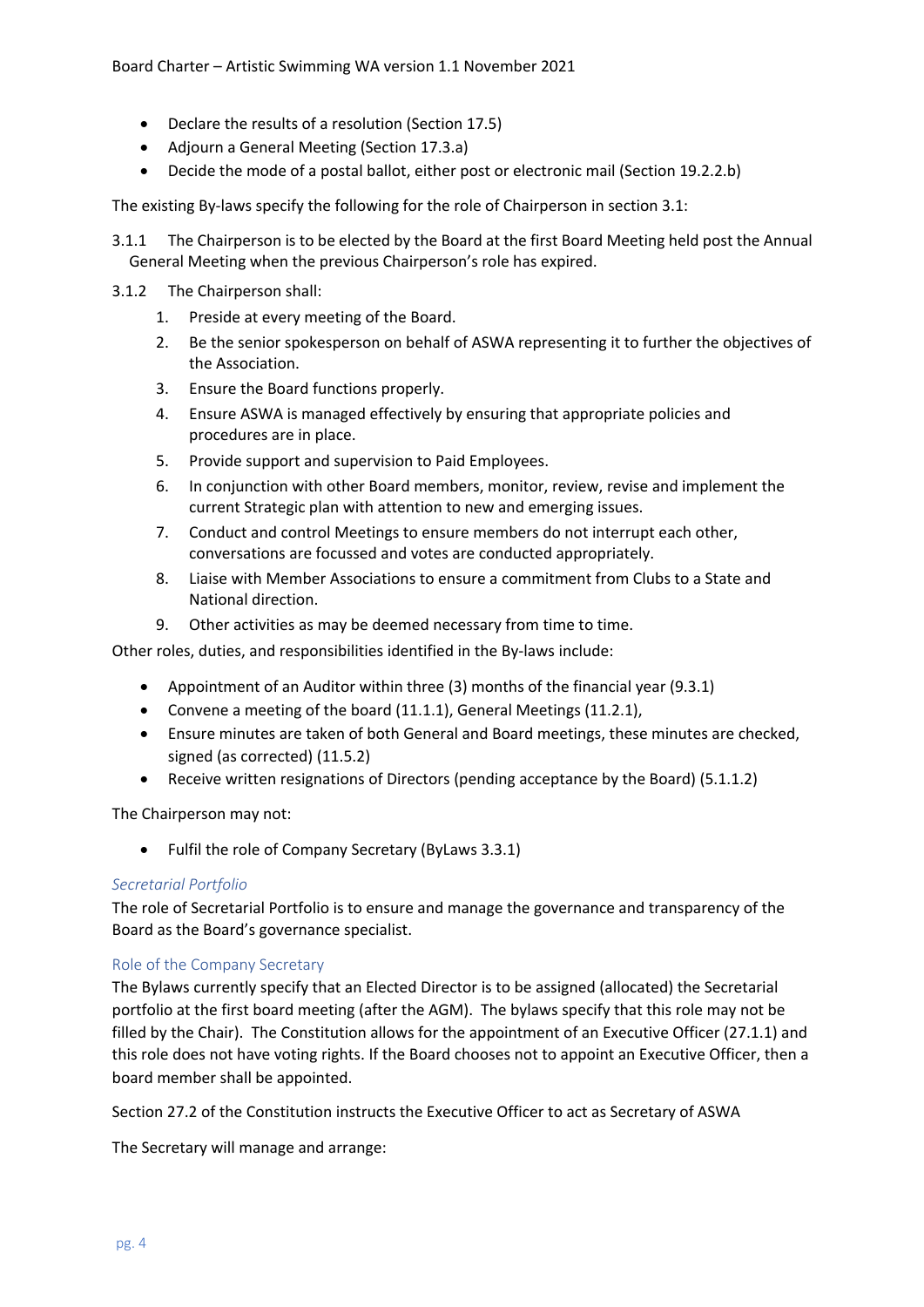- Manage Board processes (circulation and appropriate record keeping of agendas, minutes, discussion papers, proposals for the board and its committees)
- Ensure members and directors meetings are properly called and held
- Maintaining the Register of members
- Ensure all necessary registers are established and properly maintained and reports are prepared in accordance with current legislation
- Ensuring the safe custody of ASWA records
	- o Provide access within any reasonable hour, as instructed by the Board, to records, books, and other documents (30.3)
- Maintaining a current copy of the Constitution, By-laws, policies and processes
- Attend, as far as practicable, all Board meetings and General Meetings
- Prepare and deliver reports
- Employ staff on behalf of ASWA (27.5)

#### Role of the CEO

ASWA does not currently have a CEO or equivalent.

# Key board functions

### The board and strategy

The Board shall:

- Develop and approve the Strategic Plan and monitor regularly
- Ensure that the Strategic plan is embedded into operational activities of ASWA
- Make available the current Strategic plan at the Annual General Meeting

#### Monitoring

An essential function of the Board is to monitor the performance of the organisation in implementing its strategy and overall operational performance. This will be done on an annual basis. The Board will meet annually, usually after the AGM and review its operations and achievements during the year and critically appraise the achievement of corporate objectives, the performance of the Board.

The Board will review the Constitution, at least every three years to determine whether the Constitution and its objectives is reflective of the way ASWA and the Board operates.

### Risk management

Risk management is considered a fundamental governance and management process. The primary objectives of risk management for the Board is to ensure:

- All major sources of potential opportunity for either adverse or favourable events to ASWA are identified, analysed, and treated appropriate (existing and potential)
- Business decisions throughout ASWA appropriately balance risk and reward trade off to obtain or create maximum value

The Board should undertake an annual review of ASWA's operations to update the Risk Register. All major strategies and purchases shall be reviewed for their impact on the risk facing ASWA and the Board and be present to the Board for consideration and possible including in the Risk register.

The Board will continually seek to improve its risk management over time and it will use the following to assist in achieving this: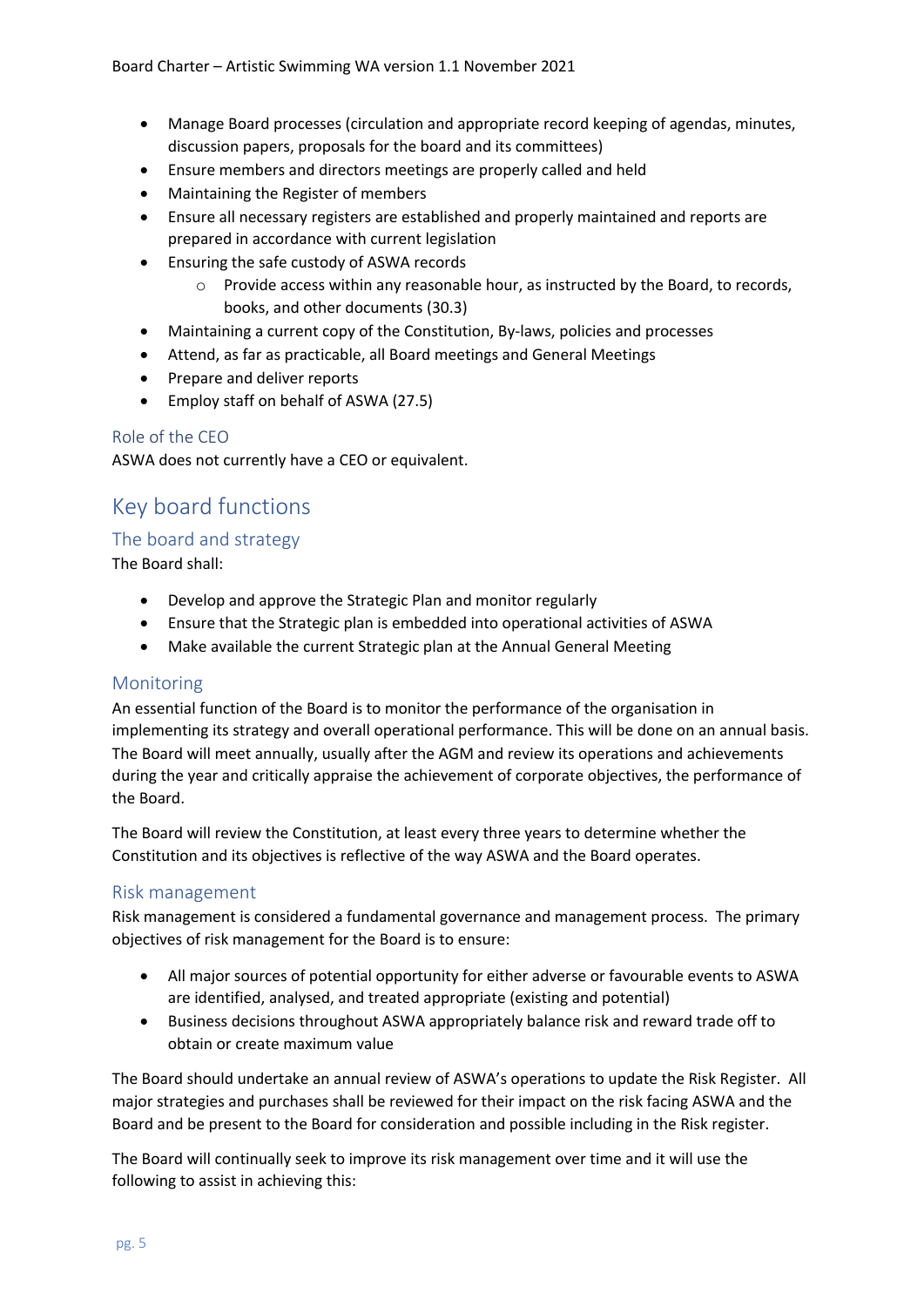- Annual review of ASWA's operations to update the Risk Register, ensuring to include, all major strategies and purchases shall be reviewed for their impact on the risk facing the organisation
- Development and promulgation of policies and procedures which include at least;
	- o Volunteer and Human Resources
	- o Safety and Health
	- o Event and Competitions
	- o Finance and Auditing

#### **Committees**

The Constitution provides the Board with the ability to create Board Committees (28.1). Committees are to be delegated the appropriate powers in order to achieve the function or functions of the committee. This delegation or any part may be revoked, at any time, at the discretion of the Board. Each committee are to be given Terms of Reference to guide and parametrise its activities and deliverables (ByLaws 10.1.3). The Board will also :

- The Board is to appoint a Director (ByLaws 10.1.2) to all committees. However, Constitution does allow the Board to appoint the Executive Officer (28.4.2)
- Committees are not restricted by size or ASWA members (28.1 & ByLaws 10.1.4)
- The Board may Co-opt a person to assist a committee and be an advisor (28.7)
- Quorum is achieved by the number that is at least not less than half of Committee members (28.4.1)

Each Committee (Sub-Committee in ByLaws) is required to do the following:

- Provide the Executive Office as copy of the minutes of any meeting, within 7 days (28.4.3)
- Prepare and provide a report to every General Meeting and include at least:
	- o achievements
	- o a summary of meetings held
	- o updated financial reports clearly showing income and expenditure amounts

#### Policy framework

A key role of the Board is to set the boundaries, or policies, within which the ASWA must operate. Key policies include for example: Code of Conduct and Conflict of Interest. A Major Policy and Procedure Framework will be established, to provide a register of each ASWA Policy, Procedures and Major document. It should detail:

- When each document was created and updated
- When it requires review
- Who is responsible for it
- Who administers it

Review of this framework should occur at least once a year to ensure all Policies, Procedures and Major documents are accurate, current and relevant to WA.

#### Decision-making

The Constitution specifies that questions arising at any meeting of the Board shall be decided by a majority of votes, with each Director, in attendance, receiving only one (1) vote on any question (25.2 and ByLaw 11.1.11; 11.1.12).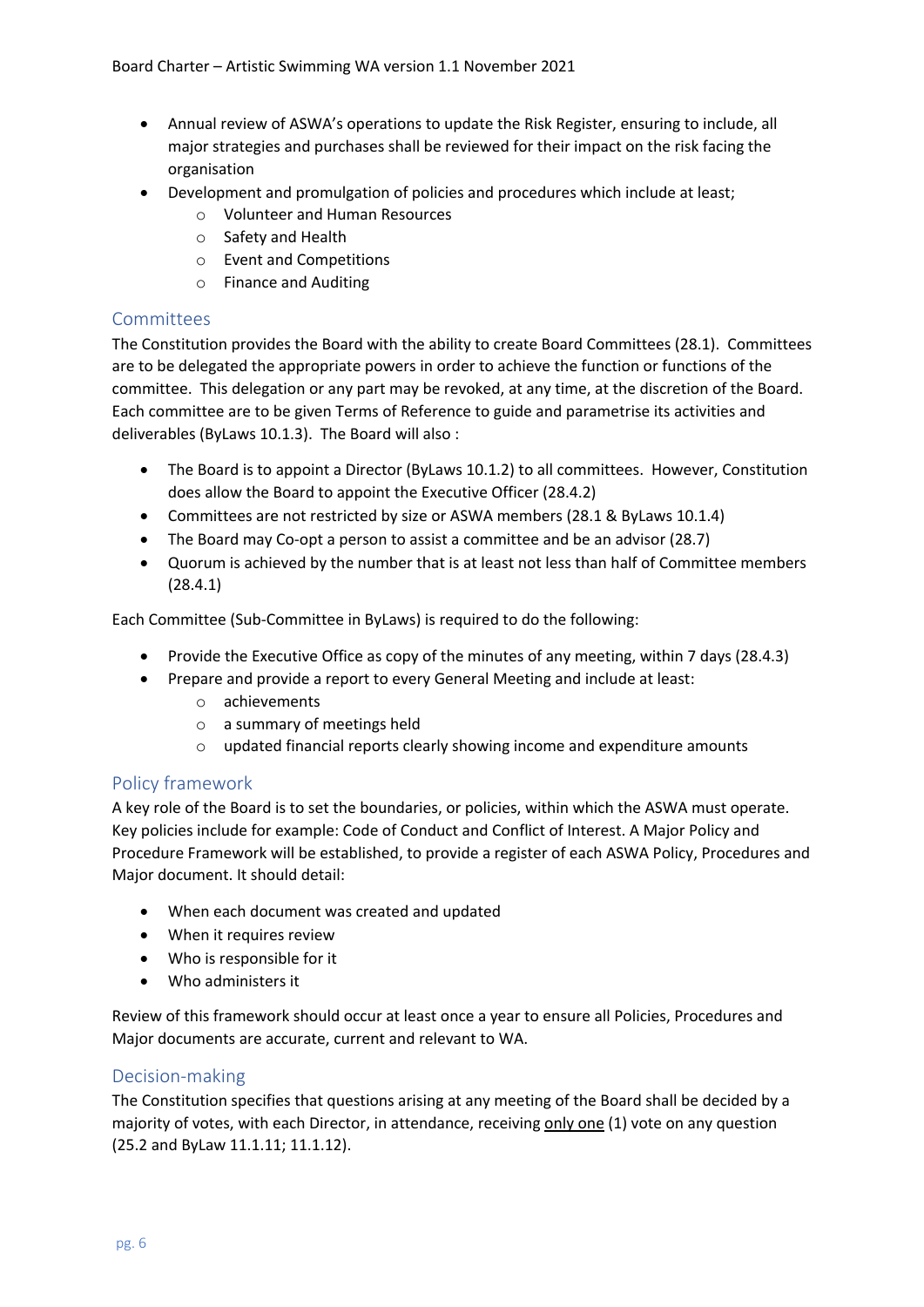# Improving board processes

#### Board meetings

Board Meetings shall be in accordance with the Constitution, Section 25, as amended from time to time. Board Meetings are a fundamental component of governance processes. Each Board Meeting is critical, as it is the main opportunity for Directors to obtain and exchange information with each other and to make decisions.

#### Board meeting agenda

The Board meeting Agenda is to be distributed at least seven (7) days prior to the meeting and must include any proposals before the Board (ByLaw 11.1.4).

The Agenda must include:

- Notice of meeting
- Time
- Location
- Items of business which are to be dealt with

A suitable structure must be implemented in order to ensure matters are adequately addressed, and decisions and considerations are aligned with the Strategic Plan.

Items for the Agenda (non-standing orders) may be submitted by Directors or members and these are to be received at least ten (10) days prior to the next Board meeting (ByLaw 11.1.3).

#### Board paper

Board calendar

# Board effectiveness reviews

#### Directors protection

A Director of ASWA is expected to exercise considered and independent judgement on the matters before them. To discharge this expectation, a Director may from time to time need to seek independent, professional advice on matters before them.

ASWA will pay for reasonable professional fees subject to the Director obtaining authority prior to engaging an external expert. The protocol to obtain authority is as follows:

- The Director will advise the Executive Officer in writing with a notice of an intention to seek independent professional advice detailing the nature of the opinion or information sought and the reason, terms of reference and the estimated cost of the advice. The Executive Officer shall immediately circulate the notice to all other Directors.
- The other Directors have two business days from receipt of the notice to authorise the professional advice or object on the grounds that that it is not considered to be in the interest of ASWA to pay for such advice.
- If after two business days from the date the notice was circulated, a majority of the other Directors has advised the Company Secretary that:
	- o they approve, then the Executive Officer will notify the Director seeking independent professional advice that Opportunity will cover the cost of such advice.
	- o they object, then the Executive Officer will notify the Director seeking independent professional advice that ASWA will not cover the cost of such advice.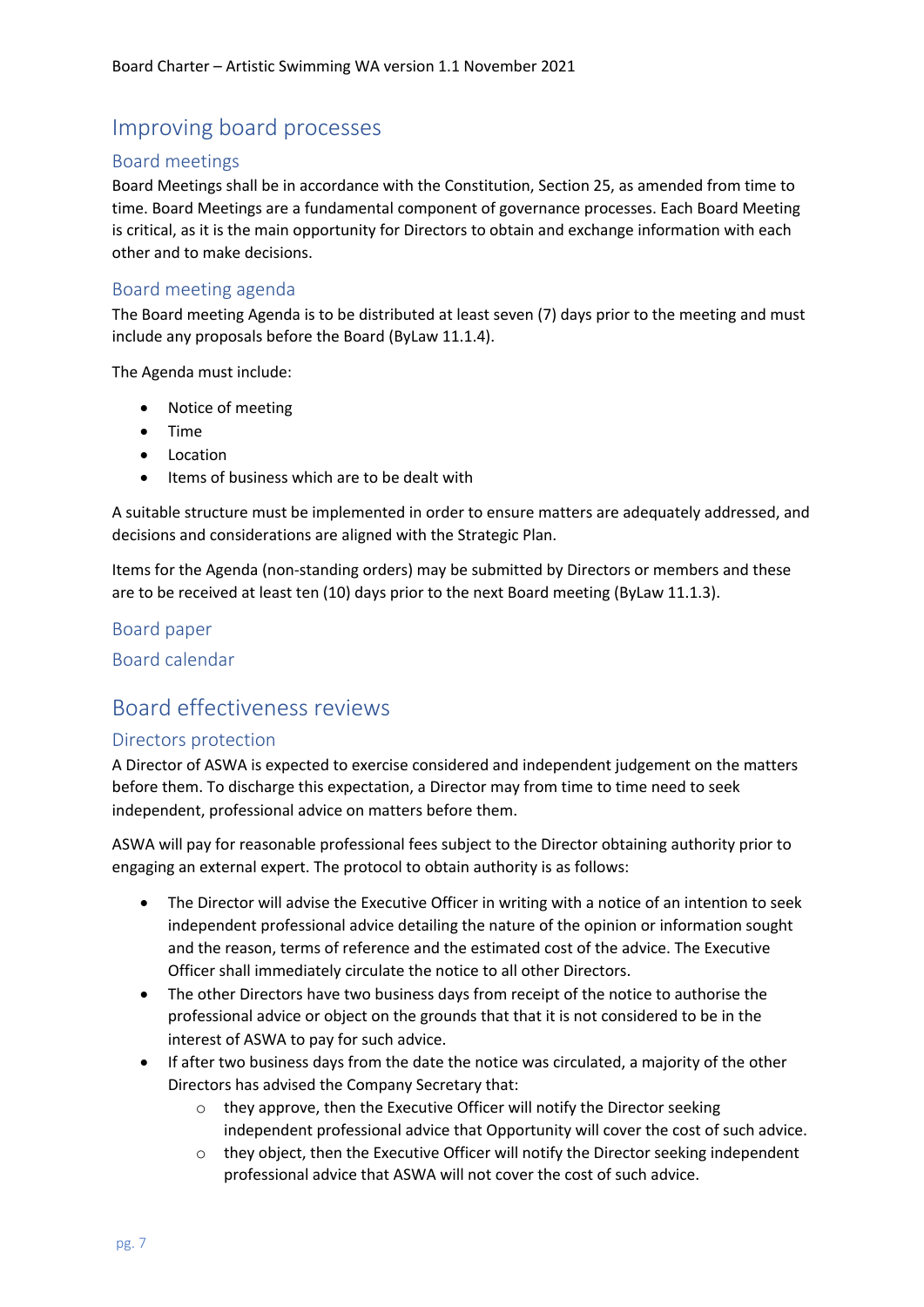Where more than one Director is seeking advice about a single issue, the Executive Officer will endeavour to coordinate the provision of the advice. Any professional advice sought should be received on behalf of the Board as a whole.

#### Board evaluation

Annually the Board will undertake a cycle of performance review and development based on the following principles:

- Focus on enabling the enhancement of the Board's collective performance and the development of individual Directors
- The process is agreed as a Board and culminates in setting a development plan for the coming year
- Involvement of all Directors
- Use of appropriate technology to minimise the load on support staff
- Revisions to the Board Charter occur as an output from the process.

The Chair should report either verbally (AGM) or in writing (Annual Report) on the method of evaluation used and the focus / actions of enhancement rather than the specific results.

#### Director remuneration

All Director roles are volunteer, and the Constitution does provide for director fees or honorarium.

#### Director selection

The number, appointment, and duration of Directors shall be in accordance with the Constitution. The Constitution describes two types of Directors, Elected and Independent. Both director types are required to meet the skills and qualifications prescribed by the Board (22.1.1 & 23.2).

#### Director induction

New Directors will undergo an induction process in which they will be given a full briefing on ASWA. New directors are to complete Director Induction within 4 weeks of the AGM, or in the cases of Board-appointed directors, 4 weeks from the date of their appointment.

The induction will include at least:

- Details of roles and responsibilities of a Director with an outline of the expectations of a successful Director
- Details of roles and responsibilities of a Director with an outline of the expectations of a successful Director
- A copy of the Board Charter
- A copy of relevant Governance Policies
- Details of past, recent and likely future developments relating to the Board including any anticipated changes
- Background information on and contact information for key people in ASWA including an outline of their roles and responsibilities
- An analysis of ASWA including
	- o Core competencies and skills of fellow Directors
	- o Details of financial position
	- o Current financial structure
	- o Delegated authorities
	- o Any other important operating information.